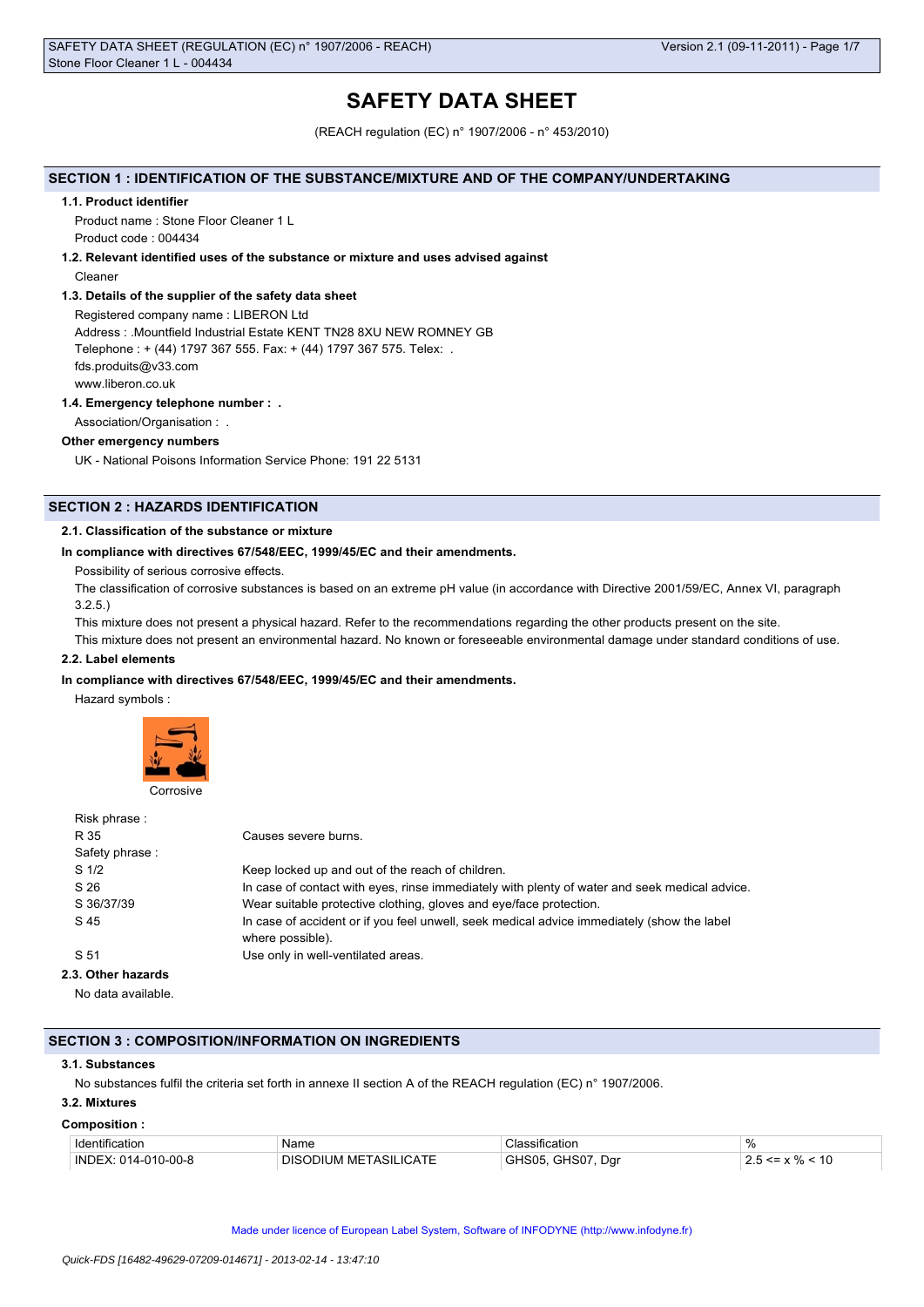| SAFETY DATA SHEET (REGULATION (EC) n° 1907/2006 - REACH) | Version 2.1 (09-11-2011) - Page 2/7           |                |                       |
|----------------------------------------------------------|-----------------------------------------------|----------------|-----------------------|
| Stone Floor Cleaner 1 L - 004434                         |                                               |                |                       |
| CAS: 6834-92-0                                           |                                               | С              |                       |
| EC: 229-912-9                                            |                                               | $H:314.1B-335$ |                       |
|                                                          |                                               | $R: 34-37$     |                       |
| INDEX: 603-064-00-3                                      | MONOPROPYLENE GLYCOL METHYL GHS02, GHS07, Wng |                | $2.5 \le x \% \le 10$ |
| CAS: 107-98-2                                            | <b>ETHER</b>                                  | H:226-336      |                       |
| EC: 203-539-1                                            |                                               | $R: 10-67$     |                       |
| CAS: 27323-41-7                                          | <b>ACIDE</b>                                  | GHS05, Dgr     | $0 \le x \% \le 2.5$  |
|                                                          | ALKYLBENZENSULPHONIQUE                        | Xi             |                       |
|                                                          |                                               | $H:315-318$    |                       |
|                                                          |                                               | $R: 38-41$     |                       |

# **SECTION 4 : FIRST AID MEASURES**

As a general rule, in case of doubt or if symptoms persist, always call a doctor.

NEVER induce swallowing by an unconscious person.

#### **4.1. Description of first aid measures**

# **In the event of splashes or contact with eyes :**

Wash thoroughly with soft, clean water for 15 minutes holding the eyelids open.

Regardless of the initial state, refer the patient to an ophthalmologist and show him the label.

#### **In the event of splashes or contact with skin :**

Remove any soiled or splashed clothing immediately.

Watch out for any remaining product between skin and clothing, watches, shoes, etc.

If the contaminated area is widespread and/or there is damage to the skin, a doctor must be consulted or the patient transferred to hospital.

#### **In the event of swallowing :**

Do not give the patient anything orally.

In the event of swallowing, if the quantity is small (no more than one mouthful), rinse the mouth with water and consult a doctor. Seek medical attention immediately, showing the label.

If swallowed accidentally, call a doctor to ascertain whether observation and hospital care will be necessary. Show the label.

#### **4.2. Most important symptoms and effects, both acute and delayed**

No data available.

**4.3. Indication of any immediate medical attention and special treatment needed**

No data available.

# **SECTION 5 : FIREFIGHTING MEASURES**

Non-flammable.

#### **5.1. Extinguishing media**

#### **Suitable methods of extinction**

In the event of a fire, use :

- sprayed water or water mist

## **Unsuitable methods of extinction**

In the event of a fire, do not use :

- water jet

#### **5.2. Special hazards arising from the substance or mixture**

A fire will often produce a thick black smoke. Exposure to decomposition products may be hazardous to health.

Do not breathe in smoke.

In the event of a fire, the following may be formed :

- carbon monoxide (CO)

- carbon dioxide (CO2)

## **5.3. Advice for firefighters**

No data available.

# **SECTION 6 : ACCIDENTAL RELEASE MEASURES**

#### **6.1. Personal precautions, protective equipment and emergency procedures**

Consult the safety measures listed under headings 7 and 8.

# **For non fire-fighters**

Avoid any contact with the skin and eyes.

# **For fire-fighters**

Fire-fighters will be equipped with suitable personal protective equipment (See section 8).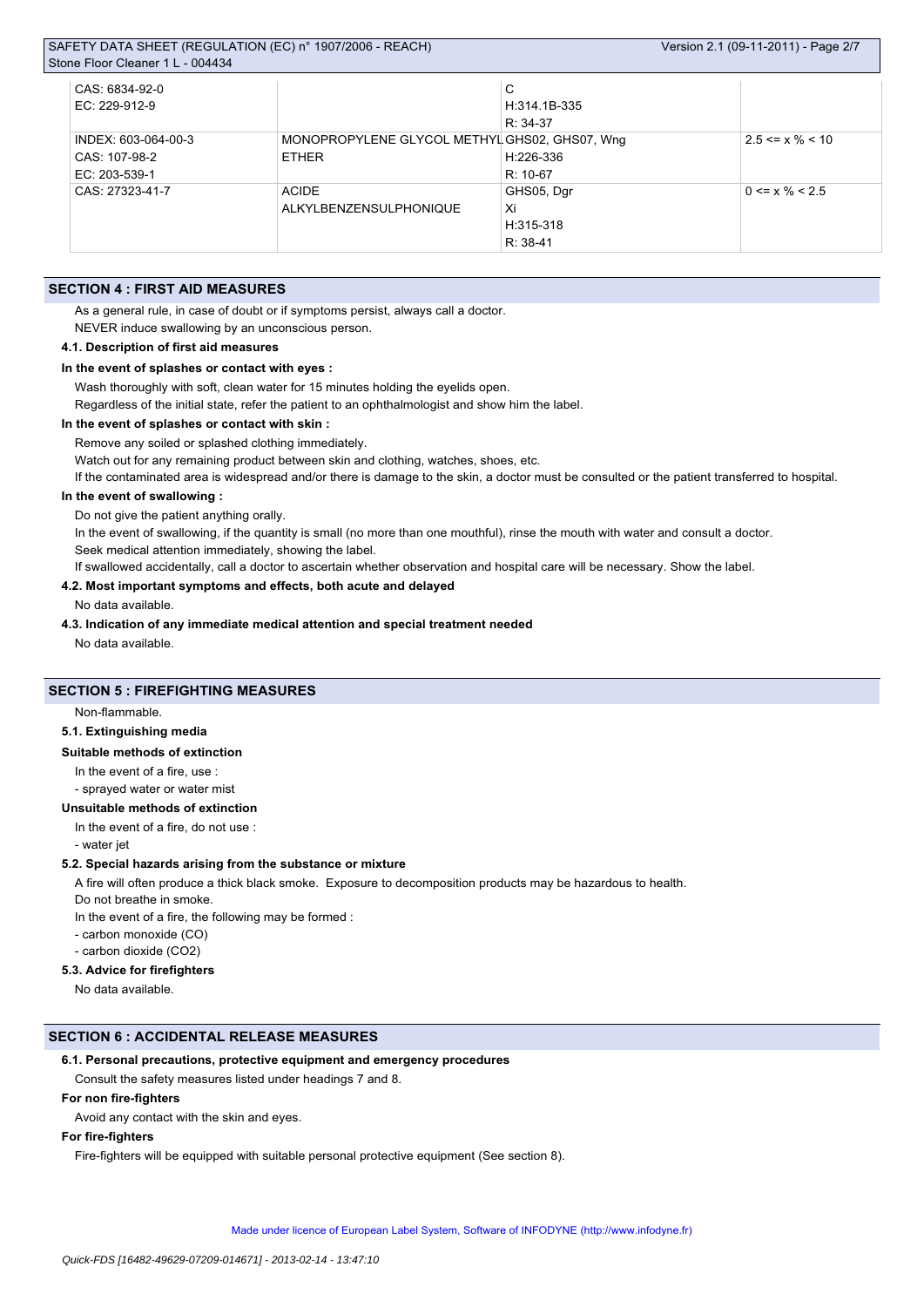## **6.2. Environmental precautions**

Contain and control the leaks or spills with non-combustible absorbent materials such as sand, earth, vermiculite, diatomaceous earth in drums for waste disposal.

Prevent any material from entering drains or waterways.

## **6.3. Methods and material for containment and cleaning up**

Neutralise with an acidic decontaminant.

If the ground is contaminated, once the product has been recovered by sponging with an inert and non-combustible absorbent material, wash the contaminated area in plenty of water.

Clean preferably with a detergent, do not use solvents.

## **6.4. Reference to other sections**

No data available.

# **SECTION 7 : HANDLING AND STORAGE**

Requirements relating to storage premises apply to all facilities where the mixture is handled.

#### **7.1. Precautions for safe handling**

Always wash hands after handling.

Remove and wash contaminated clothing before re-using.

Ensure that there is adequate ventilation, especially in confined areas.

Emergency showers and eye wash stations will be required in facilities where the mixture is handled constantly.

#### **Fire prevention :**

Handle in well-ventilated areas.

Prevent access by unauthorised personnel.

#### **Recommended equipment and procedures :**

For personal protection, see section 8.

Observe precautions stated on label and also industrial safety regulations.

Packages which have been opened must be reclosed carefully and stored in an upright position.

#### **Prohibited equipment and procedures :**

No smoking, eating or drinking in areas where the mixture is used.

# **7.2. Conditions for safe storage, including any incompatibilities**

No data available.

## **Storage**

Keep out of reach of children.

The floor must be impermeable and form a collecting basin so that, in the event of an accidental spillage, the liquid cannot spread beyond this area.

Do not allow to freeze

## **Packaging**

Always keep in packaging made of an identical material to the original.

#### **7.3. Specific end use(s)**

No data available.

#### **SECTION 8 : EXPOSURE CONTROLS/PERSONAL PROTECTION**

## **8.1. Control parameters**

#### **Occupational exposure limits :**

- European Union (2009/161/EU, 2006/15/EC, 2000/39/EC, 98/24/EC)

| <b>CAS</b>                                                | $VME-mq/m3$ :                                   | VME-ppm:                                                                                               | $VLE-mq/m3$ :            | VLE-ppm:      | Notes:    |         |
|-----------------------------------------------------------|-------------------------------------------------|--------------------------------------------------------------------------------------------------------|--------------------------|---------------|-----------|---------|
| 107-98-2                                                  | 375                                             | 100                                                                                                    | 568                      | 150           | Peau      |         |
|                                                           |                                                 | - ACGIH TLV (American Conference of Governmental Industrial Hygienists, Threshold Limit Values, 2010): |                          |               |           |         |
| <b>CAS</b>                                                | TWA:                                            | STEL:                                                                                                  | Ceiling:                 | Definition:   | Criteria: |         |
| 107-98-2                                                  | $100$ ppm                                       | $150$ ppm                                                                                              | $\overline{\phantom{0}}$ |               |           |         |
|                                                           | - Germany - AGW (BAuA - TRGS 900, 21/06/2010) : |                                                                                                        |                          |               |           |         |
| <b>CAS</b>                                                | VME:                                            | VME:                                                                                                   | Excess                   | <b>Notes</b>  |           |         |
| 107-98-2                                                  | $100$ ml/m3                                     | 370 mg/m3                                                                                              | 2(1)                     | DFG, Y        |           |         |
| - France (INRS - ED984 : 2008) :                          |                                                 |                                                                                                        |                          |               |           |         |
| <b>CAS</b>                                                | $VME-ppm$ :                                     | $VME-mq/m3$ :                                                                                          | VLE-ppm:                 | $VLE-mq/m3$ : | Notes:    | TMP No: |
| 107-98-2                                                  | $50^{\circ}$                                    | 188                                                                                                    | 100                      | 375           | $\star$   | 84      |
| - UK / WEL (Workplace exposure limits, EH40/2005, 2007) : |                                                 |                                                                                                        |                          |               |           |         |
| <b>CAS</b>                                                | TWA:                                            | STEL:                                                                                                  | Ceiling:                 | Definition:   | Criteria: |         |
| 107-98-2                                                  | $100$ ppm                                       | $150$ ppm                                                                                              | $\overline{\phantom{0}}$ |               |           |         |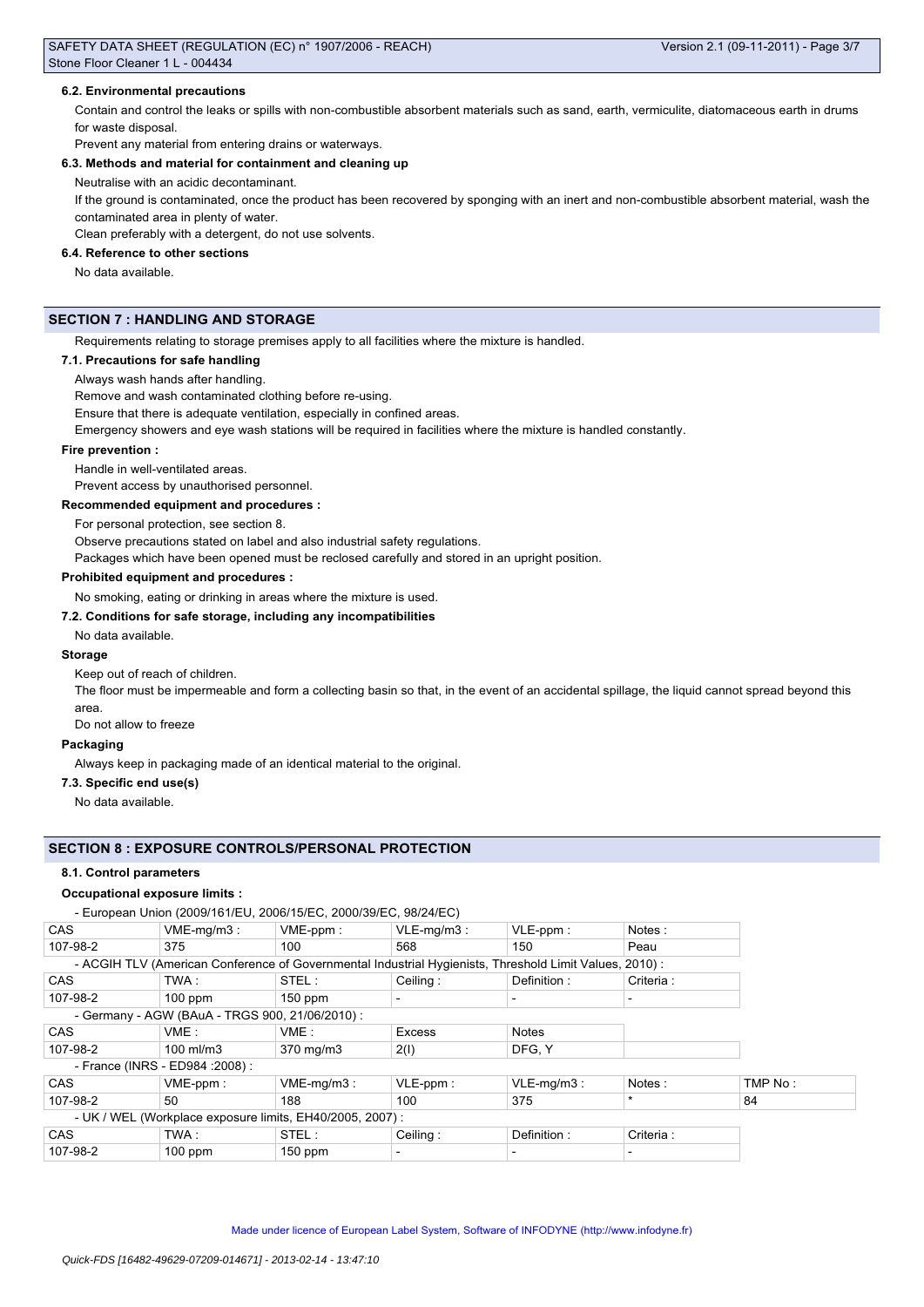#### **8.2. Exposure controls**

## **Personal protection measures, such as personal protective equipment**

Use personal protective equipment that is clean and has been properly maintained.

Store personal protective equipment in a clean place, away from the work area.

Never eat, drink or smoke during use. Remove and wash contaminated clothing before re-using. Ensure that there is adequate ventilation, especially in confined areas.

## **- Eye / face protection**

Avoid contact with eyes.

Use eye protectors designed to protect against liquid splashes

Before handling, wear safety goggles with protective sides accordance with standard EN166.

In the event of high danger, protect the face with a face shield.

Prescription glasses are not considered as protection.

Individuals wearing contact lenses should wear prescription glasses during work where they may be exposed to irritant vapours.

Provide eyewash stations in facilities where the product is handled constantly.

#### **- Hand protection**

Wear suitable protective gloves in the event of prolonged or repeated skin contact.

Use suitable protective gloves that are resistant to chemical agents in accordance with standard EN374.

Gloves must be selected according to the application and duration of use at the workstation.

Protective gloves need to be selected according to their suitability for the workstation in question : other chemical products that may be handled, necessary physical protections (cutting, pricking, heat protection), level of dexterity required.

- Type of gloves recommended :
- Natural latex
- Nitrile rubber (butadiene-acrylonitrile copolymer rubber (NBR))
- PVC (polyvinyl chloride)
- PVA (Polyvinyl alcohol)
- Butyl Rubber (Isobutylene-isoprene copolymer)
- Recommended properties :

- Impervious gloves in accordance with standard EN374

#### **- Body protection**

Avoid skin contact.

Wear suitable protective clothing.

Suitable type of protective clothing :

In the event of substantial spatter, wear liquid-tight protective clothing against chemical risks (type 3) in accordance with EN14605 to prevent skin contact.

In the event of a risk of splashing, wear protective clothing against chemical risks (type 6) in accordance with EN13034 to prevent skin contact. Wear suitable protective clothing, in particular overalls and boots. These items must be kept in good condition and cleaned after use. Suitable type of protective boots :

In the event of minor spatter, wear protective boots or half-boots against chemical risks in accordance with standard EN13832-2.

In the event of prolonged contact, wear boots or half-boots with liquid-chemical-resistant and waterproof soles and uppers in accordance with standard EN13832-3.

Work clothing worn by personnel shall be laundered regularly.

After contact with the product, all parts of the body that have been soiled must be washed.

# **SECTION 9 : PHYSICAL AND CHEMICAL PROPERTIES**

## **9.1. Information on basic physical and chemical properties**

## **General information :**

| Physical state:                                        | fluid liquid.   |  |  |  |  |
|--------------------------------------------------------|-----------------|--|--|--|--|
| Important health, safety and environmental information |                 |  |  |  |  |
|                                                        | strongly basic. |  |  |  |  |
| pH :                                                   | $12.50$ .       |  |  |  |  |
| Flash point interval :                                 | not relevant.   |  |  |  |  |
| Vapour pressure :                                      | not relevant.   |  |  |  |  |
| Density:                                               | $1 - 1.05$      |  |  |  |  |
| Water solubility:                                      | Dilutable.      |  |  |  |  |

# **9.2. Other information**

No data available.

# **SECTION 10 : STABILITY AND REACTIVITY**

**10.1. Reactivity**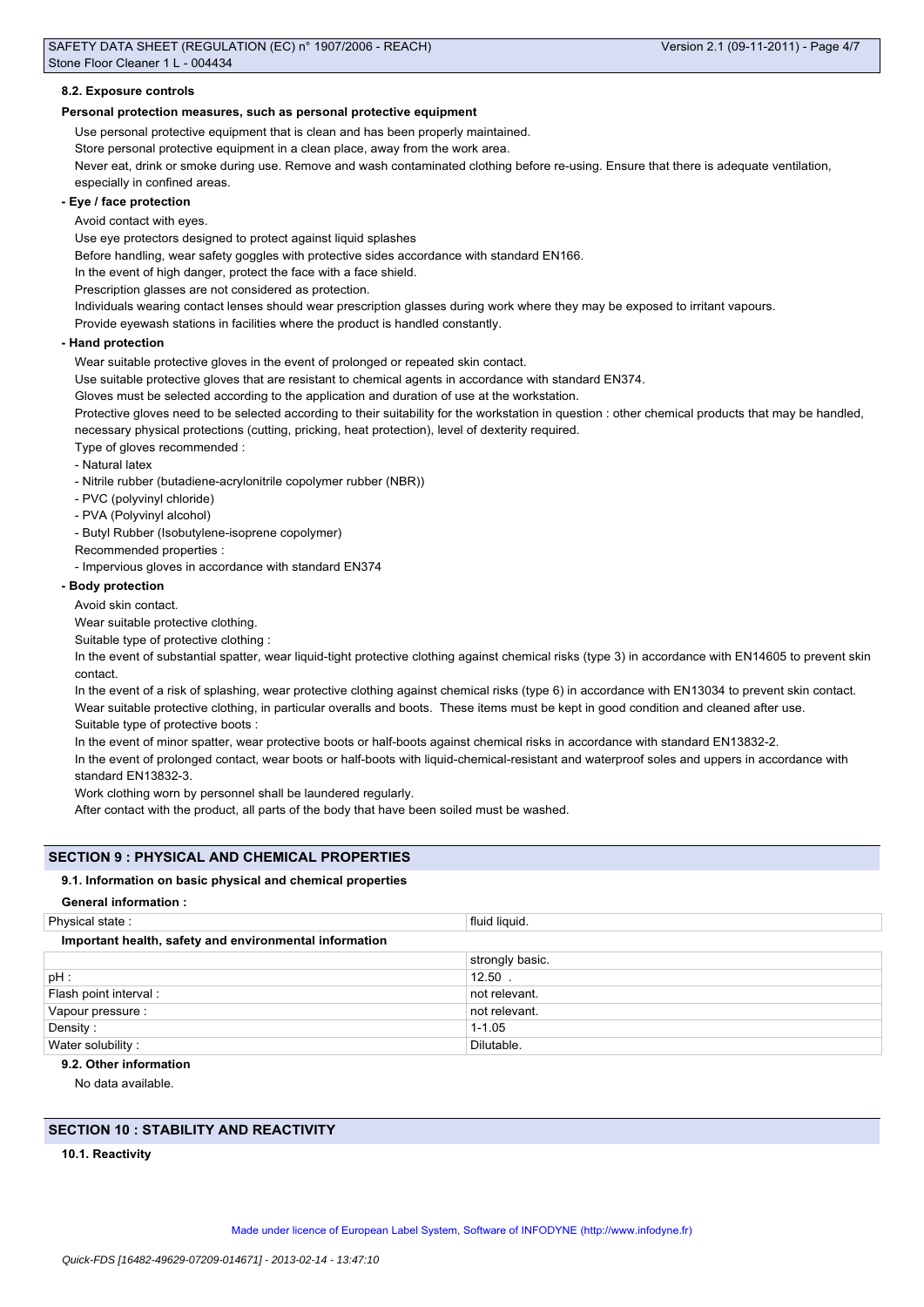#### No data available.

## **10.2. Chemical stability**

This mixture is stable under the recommended handling and storage conditions in section 7.

### **10.3. Possibility of hazardous reactions**

When exposed to high temperatures, the mixture can release hazardous decomposition products, such as carbon monoxide and dioxide, fumes and nitrogen oxide.

## **10.4. Conditions to avoid**

Avoid :

- frost

# **10.5. Incompatible materials**

#### **10.6. Hazardous decomposition products**

The thermal decomposition may release/form :

- carbon monoxide (CO)
- carbon dioxide (CO2)

#### **SECTION 11 : TOXICOLOGICAL INFORMATION**

#### **11.1. Information on toxicological effects**

May cause irreversible damage to the skin; namely, visible necrosis through the epidermis and into the dermis, following exposure for up to three minutes.

Corrosive reactions are typified by ulcers, bleeding, bloody scabs, and, by the end of observation at 14 days, by discolouration due to blanching of the skin, complete areas of alopecia, and scars.

Repeated or prolonged contact with the mixture may cause removal of natural oil from the skin resulting in non-allergic contact dermatitis and absorption through the skin.

Splashes in the eyes may cause irritation and reversible damage

#### **11.1.1. Substances**

No toxicological data available for the substances.

#### **Skin corrosion/skin irritation :**

Corrosive classification is based on an extreme pH value.

#### **Serious damage to eyes/eye irritation :**

Corrosive classification is based on an extreme pH value.

**11.1.2. Mixture**

# **SECTION 12 : ECOLOGICAL INFORMATION**

#### **12.1. Toxicity**

#### **12.1.1. Substances**

No aquatic toxicity data available for the substances.

#### **12.1.2. Mixtures**

No aquatic toxicity data available for the mixture.

# **12.2. Persistence and degradability**

No data available.

**12.3. Bioaccumulative potential**

No data available.

# **12.4. Mobility in soil**

No data available.

# **12.5. Results of PBT and vPvB assessment**

No data available.

# **12.6. Other adverse effects**

No data available.

## **SECTION 13 : DISPOSAL CONSIDERATIONS**

Proper waste management of the mixture and/or its container must be determined in accordance with Directive 2008/98/EC.

## **13.1. Waste treatment methods**

Do not pour into drains or waterways.

# **Waste :**

Waste management is carried out without endangering human health, without harming the environment and, in particular without risk to water, air, soil, plants or animals.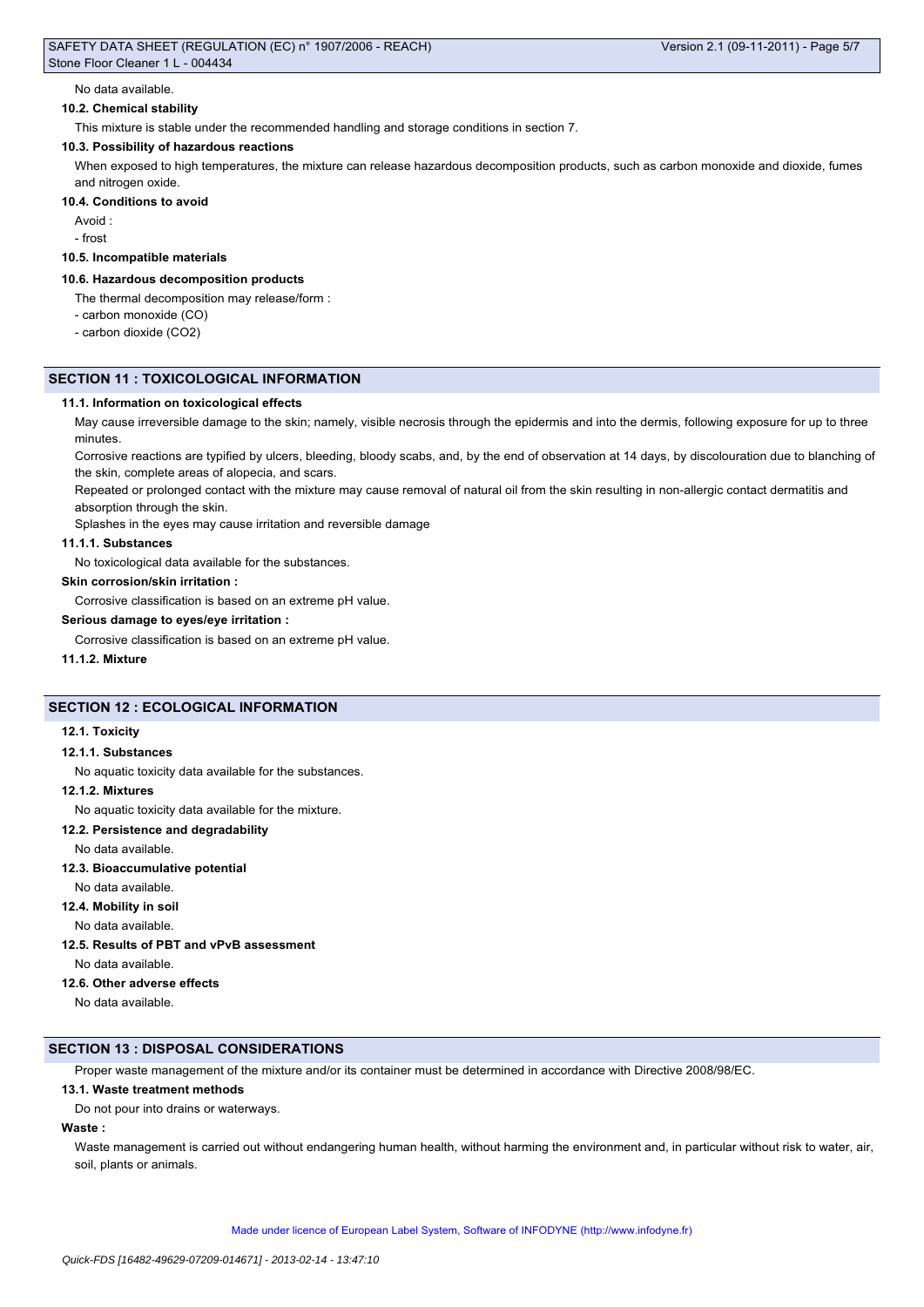# SAFETY DATA SHEET (REGULATION (EC) n° 1907/2006 - REACH) Stone Floor Cleaner 1 L - 004434

Recycle or dispose of waste in compliance with current legislation, preferably via a certified collector or company. Do not contaminate the ground or water with waste, do not dispose of waste into the environment.

# **Soiled packaging :**

Empty container completely. Keep label(s) on container. Give to a certified disposal contractor.

# **SECTION 14 : TRANSPORT INFORMATION**

Transport product in compliance with provisions of the ADR for road, RID for rail, IMDG for sea and ICAO/IATA for air transport (ADR 2011 -IMDG 2010 - ICAO/IATA 2011).

- Classification :



UN3266=CORROSIVE LIQUID, BASIC, INORGANIC, N.O.S.

(geraniol)

| <b>ADR/RID</b> | Class | Code                     | Pack gr. | Label    | Ident.     | LQ                       | Provis.        | EQ             | Cat.           | Tunnel |
|----------------|-------|--------------------------|----------|----------|------------|--------------------------|----------------|----------------|----------------|--------|
|                | 8     | C <sub>5</sub>           | Ш        | 8        | 80         |                          | 274            | E <sub>2</sub> | ∼              | Ε      |
| <b>IMDG</b>    | Class | 2°Label                  | Pack gr. | LQ       | <b>EMS</b> | Provis.                  | EQ             |                |                |        |
|                | 8     |                          | Ш        |          | F-A.S-B    | 274                      | E <sub>2</sub> |                |                |        |
| <b>IATA</b>    | Class | 2°Label                  | Pack gr. | Passager | Passager   | Cargo                    | Cargo          | note           | EQ             |        |
|                | 8     | $\overline{\phantom{0}}$ | Ш        | 851      | 1 L        | 855                      | 30 L           | A <sub>3</sub> | E <sub>2</sub> |        |
|                | 8     | $\overline{\phantom{0}}$ |          | Y840     | 0.5L       | $\overline{\phantom{0}}$ |                | A <sub>3</sub> | E <sub>2</sub> |        |
|                |       |                          |          |          |            |                          |                |                |                |        |

# **SECTION 15 : REGULATORY INFORMATION**

#### **15.1. Safety, health and environmental regulations/legislation specific for the substance or mixture**

Packaging to be fitted with child-resistant fastenings (see EC Regulation No. 1272/2008, Annex II, Part 3). Containers to be fitted with a tactile warning of danger (see EC Regulation No. 1272/2008, Annex II, Part 3).

#### **- Particular provisions :**

No data available.

#### **15.2. Chemical safety assessment**

No data available.

# **SECTION 16 : OTHER INFORMATION**

Since the user's working conditions are not known by us, the information supplied on this safety data sheet is based on our current level of knowledge and on national and community regulations.

The mixture must not be used for other uses than those specified in section 1 without having first obtained written handling instructions. It is at all times the responsibility of the user to take all necessary measures to comply with legal requirements and local regulations. The information in this safety data sheet must be regarded as a description of the safety requirements relating to the mixture and not as a guarantee of the properties thereof.

## **Title for H, EUH and R indications mentioned in section 3 :**

| Flammable liquid and vapour.                |
|---------------------------------------------|
| Causes severe skin burns and eye damage.    |
| Causes skin irritation.                     |
| Causes serious eye damage.                  |
| May cause respiratory irritation.           |
| May cause drowsiness or dizziness.          |
| Flammable.                                  |
| Causes burns.                               |
| Irritating to respiratory system.           |
| Irritating to skin.                         |
| Risk of serious damage to eyes.             |
| Vapours may cause drowsiness and dizziness. |
|                                             |

# **Abbreviations :**

ADR : European agreement concerning the international carriage of dangerous goods by Road.

IMDG : International Maritime Dangerous Goods.

IATA : International Air Transport Association.